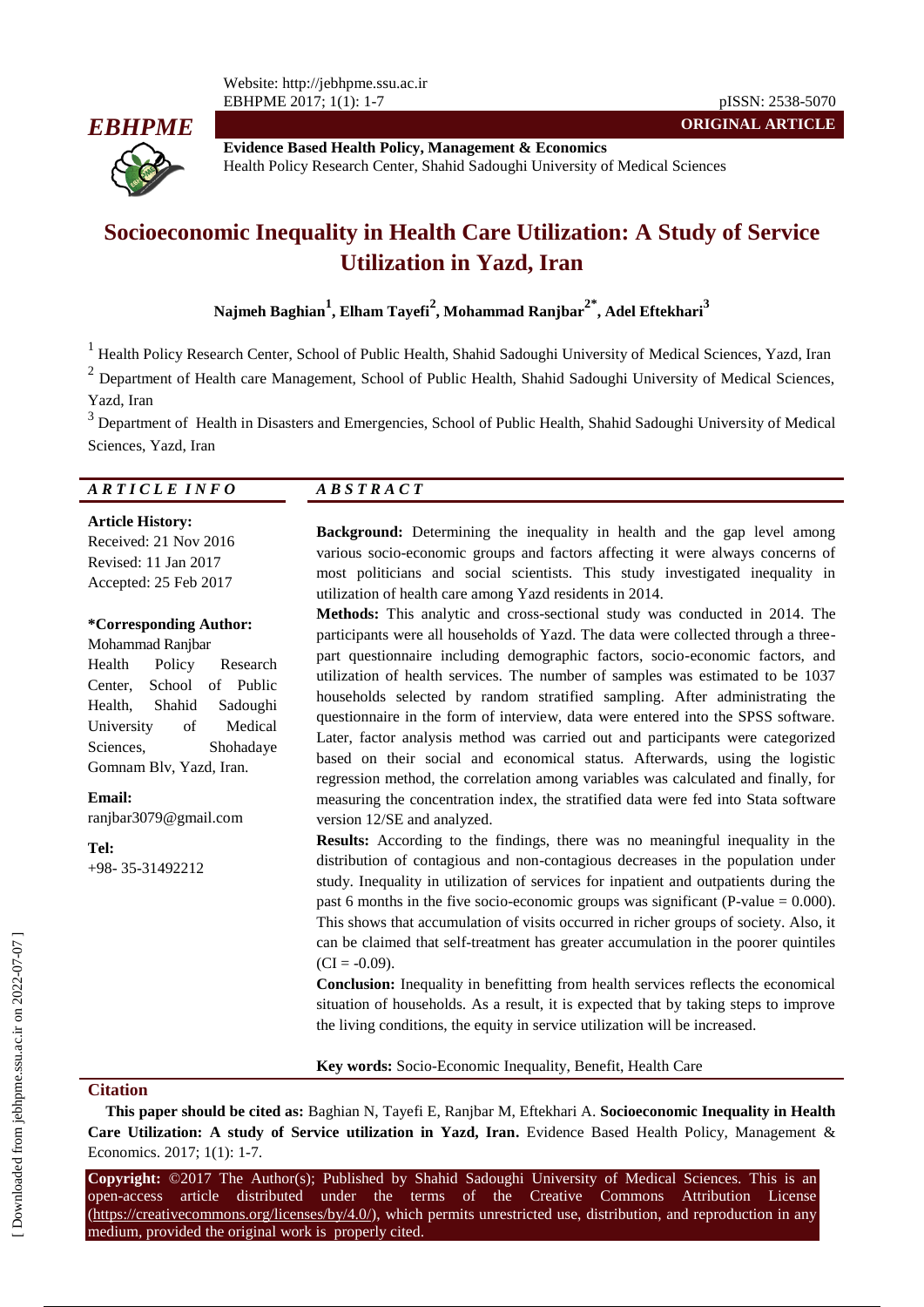## **Introduction**

n the past decades, equality in health was just  $\prod$ n the past decades, equality in health was just<br>considered as a humane activity, a concept in researches, and an important element in major policies. But today, it is considered as an important basis in improving the health and developing a country (1). The most important part of the 20-year prospect of the Islamic Republic is dedicated to utilization of health with good life quality and by considering equality as an important management and strategic factor in such a way that utopia is possible in near future. The ever increasing complexity of health system as one of the most important effective factors on welfare and justice, expresses that managers of all sectors should pay more attention to this issue (2,3). Equality in health is defined as lack of any systematic difference in one or more aspects of the health situation regarding social, demographic, and geographic differences of populations (1). Determining inequality in health as well as the gap among various socio-economic groups and factors affecting it were always concerns of most politicians and social scientists (4). This is because in Iran's current system of health the largest portion of health care costs are paid by patients and so the greatest part of the burden is imposed on the poor. These payments create problems for access to services and as a result they suffer more (5). So, it can be stated that for determining the extent of justice, there are judging measures based on the scale of equality. For measuring inequality in health, one needs to find out how these differences are distributed in population and also determine whether this distribution is socially acceptable or not (6).

Social factors are considered to be the most salient reason of health or lack of it. Because of them, chronic diseases have increased and increasing pressure has been imposed on health in the world. The most effective way for decreasing this load is paying attention to these social factors. The role of social factors in people's health is directly or indirectly understood via their effects on environments, behavior, and the extent of access to health services (3).

In order to improve equality in health access and decrease distances in individuals' health situation, it is necessary to measure the health condition separately based on socio economic factors. This needs calculating the health indices based on injustice factors, that is, social determinants of health, which in turn promotes such relevant researches. Lack of equality indices in health is a problem in determining inequalities and forming effective efforts for decreasing or eliminating them in health. The solution to this problem is establishing a system for equality in health. Numerous studies show that the lower social classes have higher death rates compared to higher ones and these differences have increased in recent decades. Therefore, gathering information and evidence about the distribution of health to determine the root of these problems and making efforts to improve the health system are necessary.

Although the average of national and universal health level is increasing, inequality in health is evident in many countries of the world (8). Numerous studies have indicated that the lower classes of society had more death rates compared to higher social and economical classes and these differences have been increasing in recent decades. In the same way, Giashuddin (7) reported that inequality in death due to infectious diseases is more. Siminoff and Ross (9) mentioned that CI for distribution of death was negative (-0.43). This index was -0.22 in 1992 which represents increase in inequality. Ranjbar et al. (10), concluded that outpatient services utilized in accidents are affected by economical factors like higher education, salaries, and more coverage of these services. This study was conducted in Yazd in 2014 regarding the importance of determining distances and differences among various socioeconomical groups in health services' access. Another aim was to determine the reasons that have resulted in differences and inequalities and decreased access to health services. Finally, the current study targeted at determining the socioeconomical inequalities in having access to health and medical services of Yazd residents.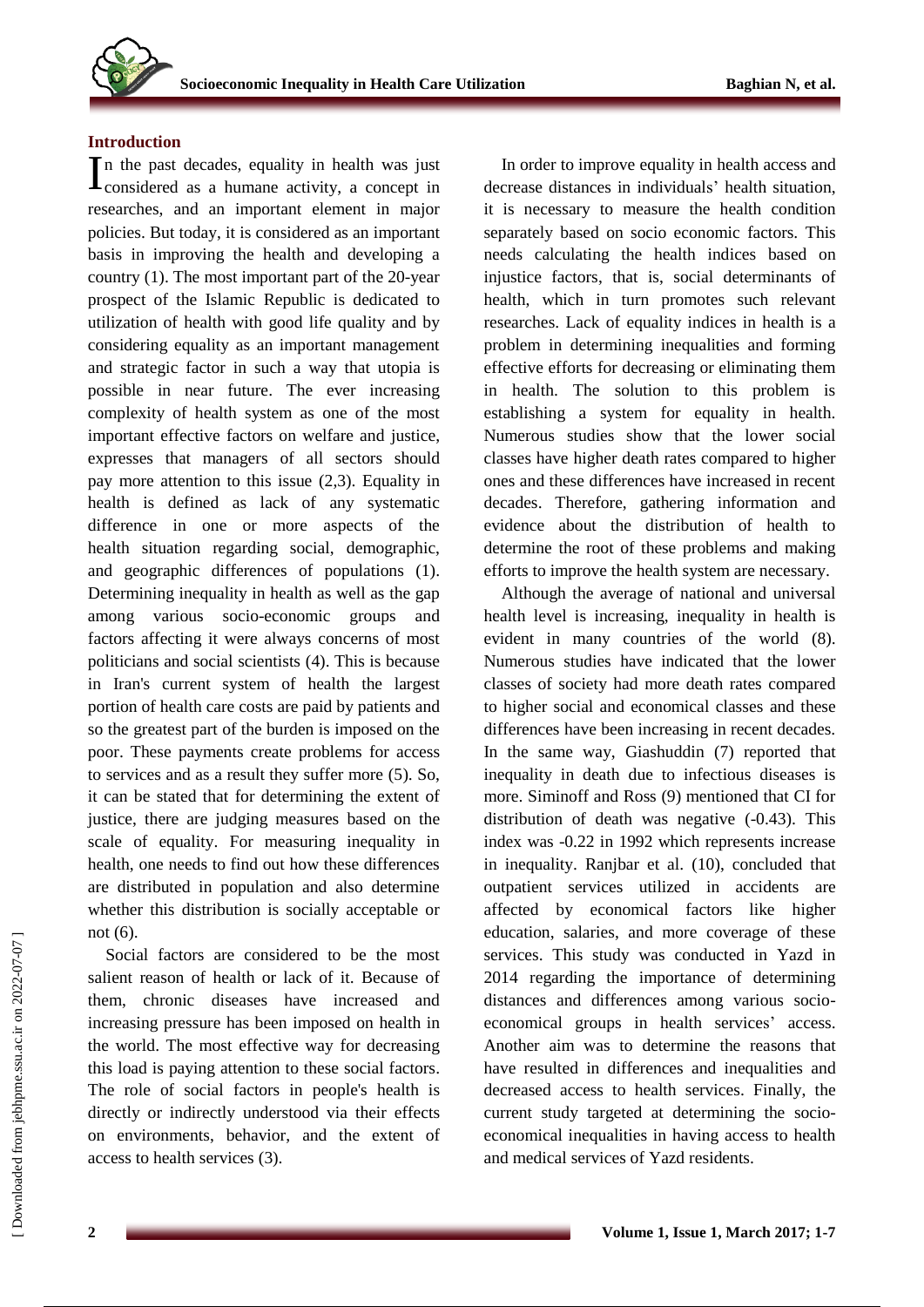

#### **Materials and Methods**

This analytic and cross-sectional study was conducted in 2014. The population under the study consisted of all households of Yazd. The number of samples was calculated by the following formula:

$$
N=\frac{z^{\tt 2} {\it s}^{\tt 2}}{\it a^{\tt 2}}\;,\,\alpha=0.95,\,s=0.3,\,d=0.2
$$

The resulted N was 864 that was multiplied by a factor of 1.5 due to cluster sampling method. At last, the number of samples was estimated as 1037. Thus, based on the districts of municipality, 14 strata were chosen and from each a random household was selected. Afterwards, 75 households of the right side of the selected house were studied. The data collection instrument was a three-part questionnaire including questions about demographic factors and socio-economical ones (based on SES standard questionnaire). The questionnaire's items were about benefitting from health services. The socio-economical situation questionnaire was derived from the study carried out by Khemati (11) in Tehran, entitled as "Determining socio-economical inequalities of psycho-health" by analysis of cumulative equality index. The health services' utilization questionnaire was derived from the study about inequality in utilization and expenses of health services for situations of various health service agents conducted by Onwejekwe in 2011 (5). The socio-economic situation of households' questionnaire was answered by interviewers after interviewing the head of households. In order to complete the Health Problems and Health Services' Utilization questionnaire, a family health issues' expert was interviewed. After gathering questionnaires, data were fed into  $SPSS_{16}$  and by

using the factor analysis method, the population under the study was categorized based on its social and economical situations. Afterwards, the logistic regression was used to calculate the correlation among variables. Finally, for calculating the concentration index, the categorized data were entered in Stata software version 12/SE and analyzed.

Further, in the current study all ethical issues were observed based on the Helsinki Declaration.

#### **Results**

According to the findings, 89.9% of individuals were male, 30.7% had high school education, 84.3% had governmental insurance, 64.7% had complementary insurance, and 44.7% had a salary range of 19-26  $\frac{1}{2}$  (1\\$ = 264120 Rials).

Regarding the results of Table 1, the P-value was more than 0.05 for most quintiles and as a result, CI was not calculated because it shows lack of significant inequality in distribution of total contagious and non-contagious diseases which needed services. Also, the range of certainty was from  $-1$  to  $+1$  which indicates that meaningful inequality does not exist.

The unequal distribution of outpatients and hospitalization of Yazd residents' visits shows that the CI index of total inpatient and outpatient received services for the population under the study was 0.32 in the last 6 months (Table 2) and regarding that the curve is under the equality line, it can be deduced that inpatients and outpatients visits had further accumulation for richer quintiles (Figure 1). Regarding the findings, CI of household's self-treatment in the last month was -0.09 (Table 3). Since the curve is above the equal line, self-curing is more in poorer groups (Figure 2).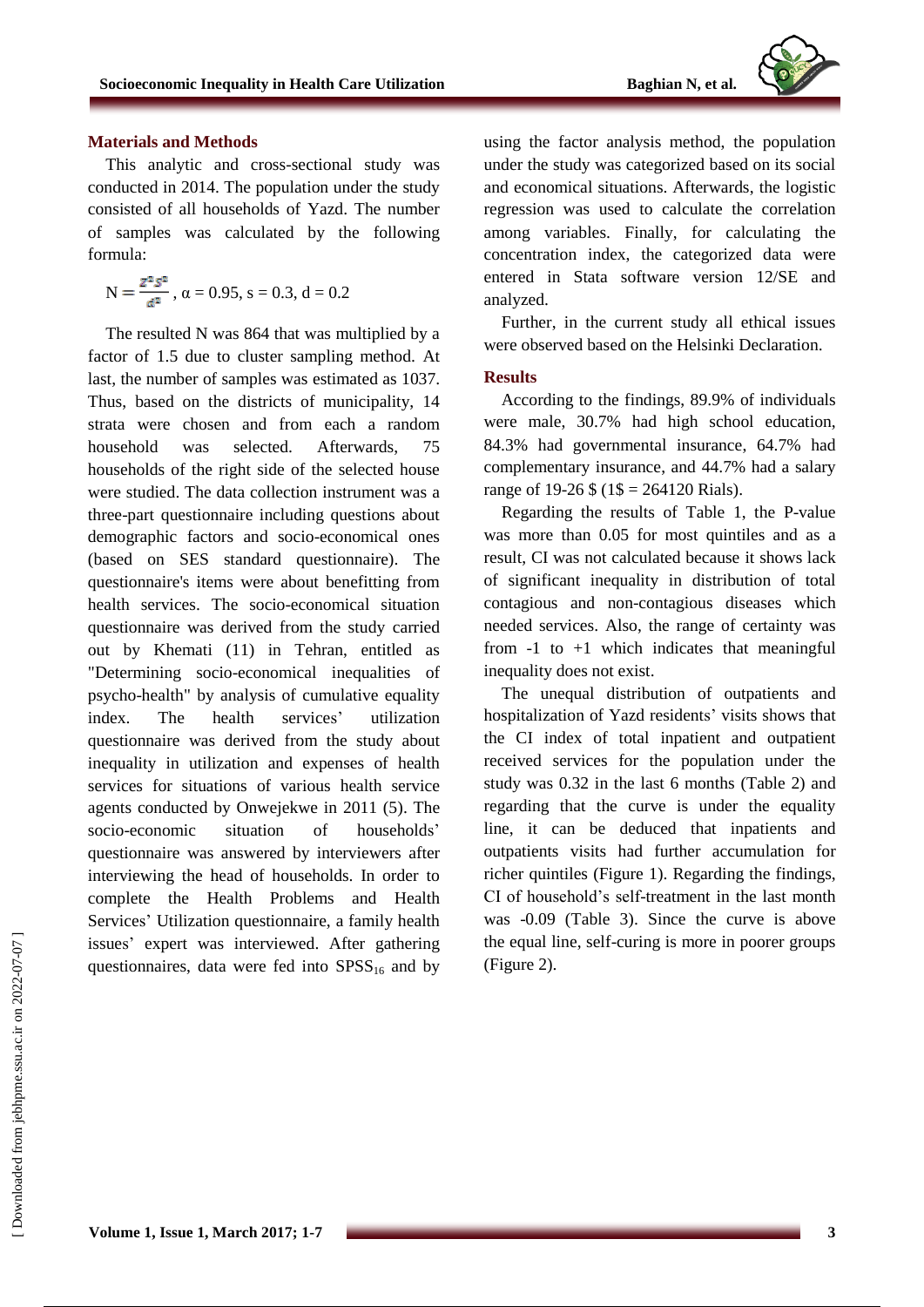| Distribution of contagious and non contagious<br>diseases/ Economic situation | <b>Standard</b><br><b>Deviation</b> | Z             | P > Z | [95% Confidence. Interval] |      |
|-------------------------------------------------------------------------------|-------------------------------------|---------------|-------|----------------------------|------|
| The poorest quintile.                                                         | 0.2                                 | 0.9           | 0.35  | $-0.22$                    | 0.61 |
| Almost poor quintile                                                          | 0.2                                 | $0.6^{\circ}$ | 0.49  | $-0.27$                    | 0.56 |
| Moderate quintile                                                             | 0.2                                 | 1.2           | 0.2   | $-0.14$                    | 0.69 |
| Almost rich quintile                                                          | 0.2                                 | 1.1           | 0.2   | $-0.18$                    | 0.65 |
| The richest quintile                                                          | 0.1                                 | $-5.44$       | 0.006 | $-1.14$                    | 0.53 |

**Table 1.** Distribution of contagious and non-contagious diseases based on economic situation in 2014

**Table 2.** Distribution of inpatient and outpatients inequality of Yazd residents in the last 6 months based on economical situation in 2014

| Inpatient and<br><b>Outpatients visit</b> | Coefficient | <b>Standard Error</b> |       | P >  t | [95% Confidence. Interval] |      |
|-------------------------------------------|-------------|-----------------------|-------|--------|----------------------------|------|
| nl                                        |             | 0.00                  | 35.16 | 0.00   |                            | 0.34 |

**Table 3.** Distribution of inequality despite the need for medical services, based on economical situation in 2014

| <b>Self-treatment</b> | <i>c</i> oefficient | Error<br>Standard | t    | $\mathbf{e}$<br>195%<br>Confidence. Intervall |         |
|-----------------------|---------------------|-------------------|------|-----------------------------------------------|---------|
| $\_nl$                | $-0.09$             | 1.02              | 0.00 |                                               | $-0.04$ |



**Figure 1.** Cumulative curve of services for inpatients and outpatients in the last 6 months of Yazd residents in 2014.



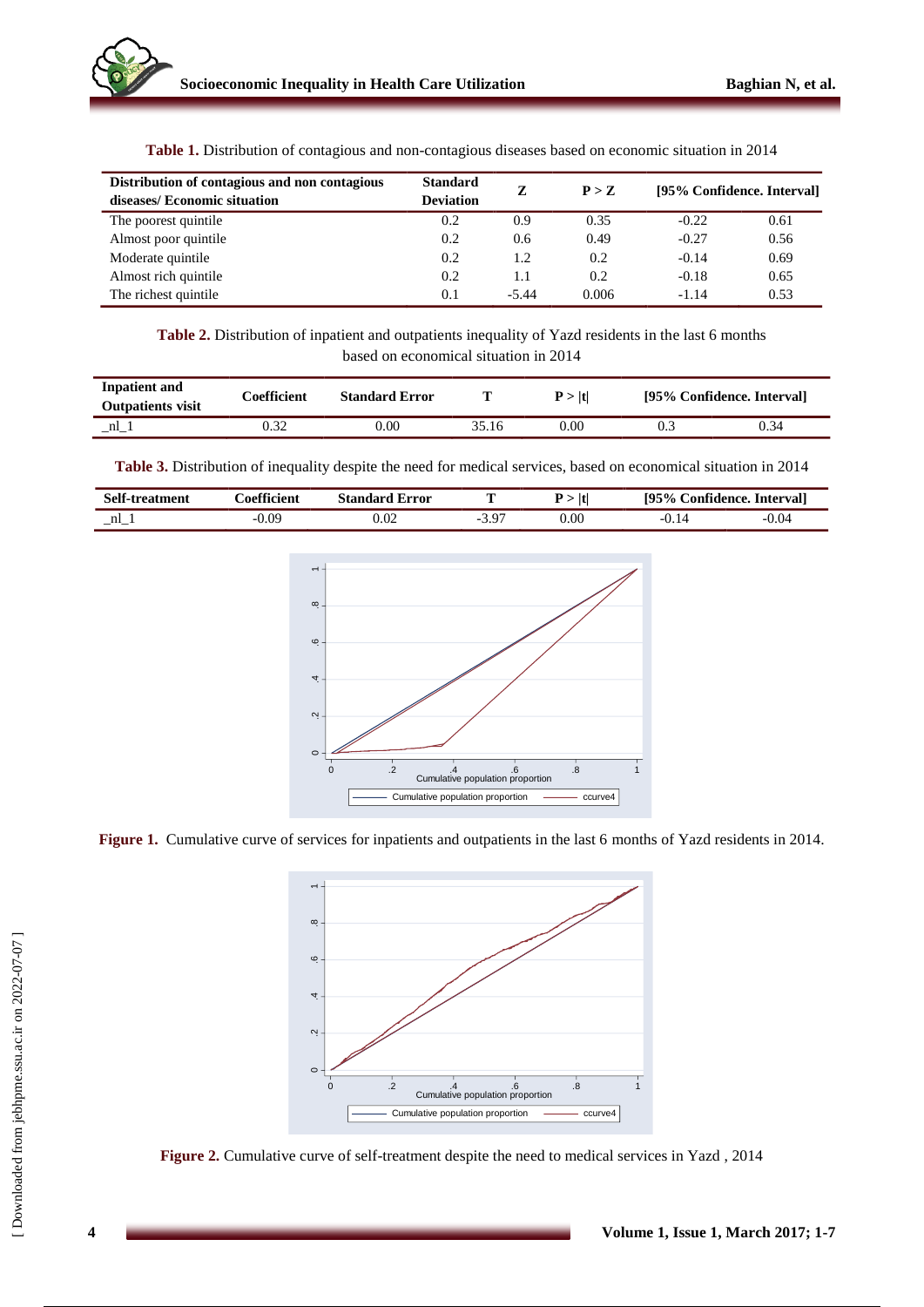

#### **Discussion**

The investigation on inequality in benefitting from health services in Yazd showed that there is no meaningful inequality in the contagious and non-contagious diseases. In other words, there was meaningful equality in utilizing all the services for outpatients, hospitalization, and self-treatment. This study is one of the few studies on inequality in utilizing health services in socio-economical groups via CI index. Recently, CI has become important in socio-economic inequality studies due to recognition of inequality, accumulation of health variable in rich and poor groups, and especially analysis of inequality based on socio-economical factors. P-value calculated for CI distribution of contagious and non-contagious diseases in each economic situation was more than 0.05 and the range of certainty dominion was from  $-1$  to  $+1$ . So, it can be concluded that meaningful inequality does not exist in the distribution of total contagious and non-contagious diseases in the population under the study. This issue has refuted the researcher to draw the CI curve and analyze inequality in the distribution of contagious and non-contagious diseases.

Emamiyan's study indicated that there isn't any meaningful inequality in distribution between patients with diabetes and high cholesterol which are non-contagious in the current study (12). This is while the studies of Faggiano (13) and Bouchardy (14) confirmed the socio-economical inequality in distribution of colon, cervical, prostate, and esophageal cancers. Giashuddin (7) stated that there is a meaningful inequality for distribution of accidents, infectious, and chronic diseases whose CIs are respectively -0.24, -0.4 and -0.32. Lorant 15) also confirmed the inequality distribution of heart diseases, cancers, and flu .Finally, Kim (16) stated inequality in distribution of cancer.

Inequality in benefitting from services to outpatients and hospitalized patients in the past 6 months in five social groups showed that the richer groups of the society had more visits to doctors (Pvalue  $= 0.000$ . The CI of using outpatient services and hospitalizations was 0.3227 and positive. The cumulative curve of this variable was under the line of 45 degrees. Onwujekwe (5), Kim (16), and Ferry (17) investigated inequality in benefitting from health services and reached similar results. They stated that using hospitalization and outpatient services were more among richer groups of the society. This is while Leu (2004) stated that CI for the beds of hospitalization per day was negative (18). Damiani (15) and Lorant (19) reported that the socio-economical factors were effective inequality in suing outpatient and hospitalization services especially in receiving preventive and screening services. Also, Hong (20) pointed out the inequality in households' utilization of health services because of their different socio-economical situations and argued that this issue depends on rural or urban lives and salaries of households.

Regarding the conclusion, it seems that there is a meaningful inequality in self-treatment inequality  $(P-value = 0.00)$ . CI of households' self-treatment studied in the past month, despite of the need for health and medical services, was -0.09. The cumulative number achieved was negative, therefore, it can be said that self-treatment was more in poorer groups. There has been no study conducted on inequality in self-treatment, but Kim (16) and Damiani (19) investigated the effects of socio-economical inequalities, higher educations, and more professional jobs on using primary health services and prevention which can show their reverse effect on self-treatment.

In other words, self-treatment is less among higher educated individuals or those with more professional jobs. It is also stated in literature that paying direct expenses of health by households also has increased. Therefore, choosing a wrong strategy in the health section not only decreases some services but also stops some of them completely. However, the salient point was that this decrease of service occurs for poor people because people with more salaries are less sensitive to price fluctuations, instead people with less salary are more sensitive to changes in prices. Attempts to decrease differences in health of population clearly showed that providing services is not enough and socio-economical development is known as one of the most salient instruments of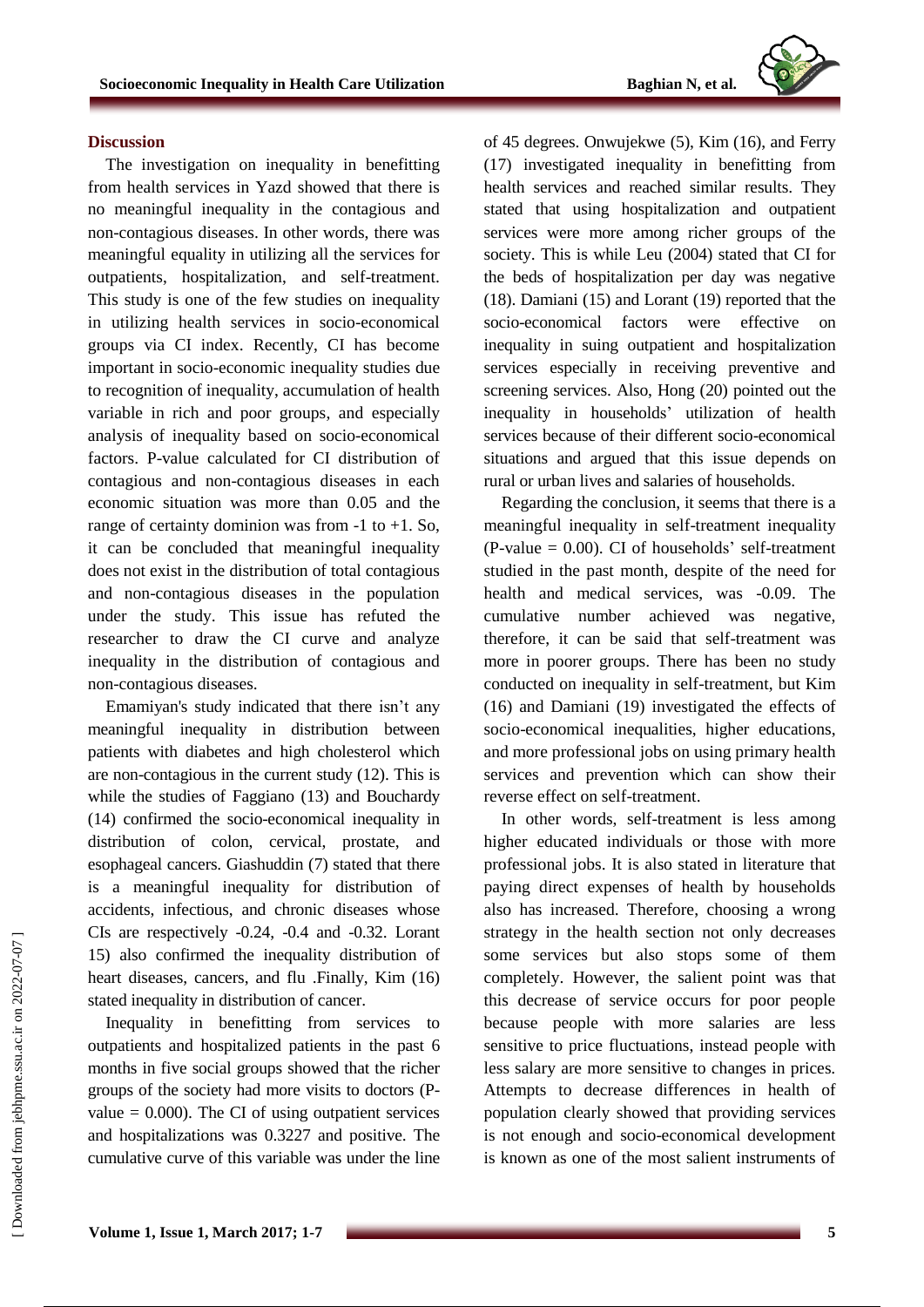decreasing socio-economical and gender inequality in having access to health, using services, and getting results from them (21).

#### **Conclusion**

Some of the strategies for increasing socioeconomical equalities can be recommended as follows:

- Improvement of health knowledge and national studies' per capita assisted by national and social participations in education and cooperation of sections.
- Control of health services' unnecessary payments (luxurious and suggestive payments) in spite of province officials' views of justice.
- Improvements of health information management system according to government's efforts on electronic government plans and increase internet and media's influence.
- Improvement of insurance coverage for poorer people assisted by integrated funds.
- Decrease of increasing health expenses' financial load assisted by the government efforts for eliminating concentration.
- Improvement of cooperation between public and private sections, philanthropic institutions, NGOs, societies, and people for improvement of health situations in the province.
- Improving the screening plan in weaker districts of the society.

Regarding the one-month call period for gathering information on outpatient visits and the six-month period for gathering information on hospitalization of households, accurate data

### **References**

1) Cole DC, Orozco FA, Ibrahim S, Wanigaratne S. Community and household socioeconomic factors associated with pesticide-using, small farm household members' health: a multi-level, longitudinal analysis. Int J Equity Health. 2011; 10 (1): 1-10. doi: [10.1186/1475-9276-10-54.](https://dx.doi.org/10.1186%2F1475-9276-10-54)

2) O'Donnell O, Van Doorsslaer E, Wagstaff A, Lindelöw M. Analyzing health equity using household survey data: a guide to techniques and collection was impossible. Therefore, cohort studies can be more responsive for such researches, but they of course have risk of loss. Although, other studies have also had such restriction in their study period, but this period was the best choice for decreasing this risk. The other limitation of the current study was on providing medical and economical information by households which can cause a little mistake in the study.

#### **Acknowledgements**

This manuscript is a result of a study confirmed in Health policy research Center of Shahid Sadughi Medical University. Thereby, authors appreciate the financial and non-financial supports of this center and all health medical centers of Yazd for their valuable supports on determining the stratified samples and also all households of Yazd. Code of this project was 2929 in 2013.

#### **Conflict of interests**

The authors of this study did not report any contradiction in their interests.

#### **Authors' contributions**

Baghian N and Ranjbar M designed research; Tayefi E conducted research; baghian N and Ranjbar M analyzed data; and Baghian N, Eftekhari A and Tayefi E wrote the paper. Ranjbar M had primary responsibility for final content. All authors read and approved the final manuscript.

their implementation.1st ed.Washington, DC: World Bank Publications; 2008. p. 200-20.

- 3) Bagheri Lankarani K. income on equity health system. shiraz: health policy research center; 2010. P. 23-33. [In Persian]
- 4) Harper S, John L. Commentary: using innovative inequality measures in epidemiology.